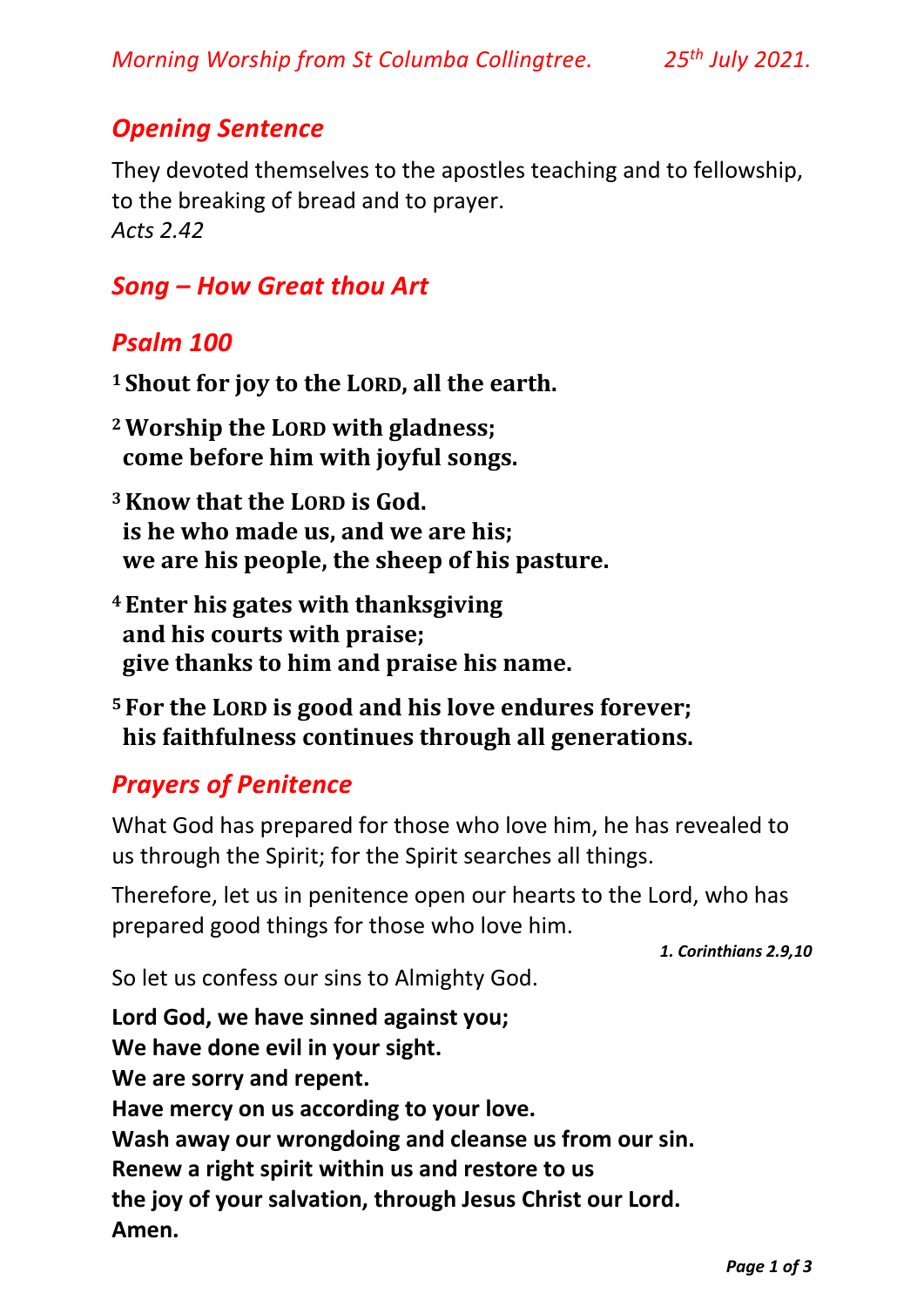### *Declaration of Forgiveness*

May Almighty God, who sent his Son into the world to save sinners, Grant us his pardon and his peace, now and forever. **Amen** 

# *Collect for 5th Sunday after Trinity*

Almighty and everlasting God, by whose Spirit the whole body of the Church is governed and sanctified: hear our prayer which we offer for all your faithful people, that in their vocation and ministry they may serve you in holiness and truth to the glory of your name; through our Lord and Saviour Jesus Christ, who is alive and reigns with you, in the unity of the Holy Spirit, one God, now and for ever. **Amen.**

### *Reading – Acts 3*

This is the word of the Lord **Thanks be to God**

### *Song – My heart is filled with thankfulness*

#### *Reading – Matthew 5 v 13 - 16*

This is the word of the Lord **Thanks be to God**

#### *Talk*

*Song – In Christ alone*